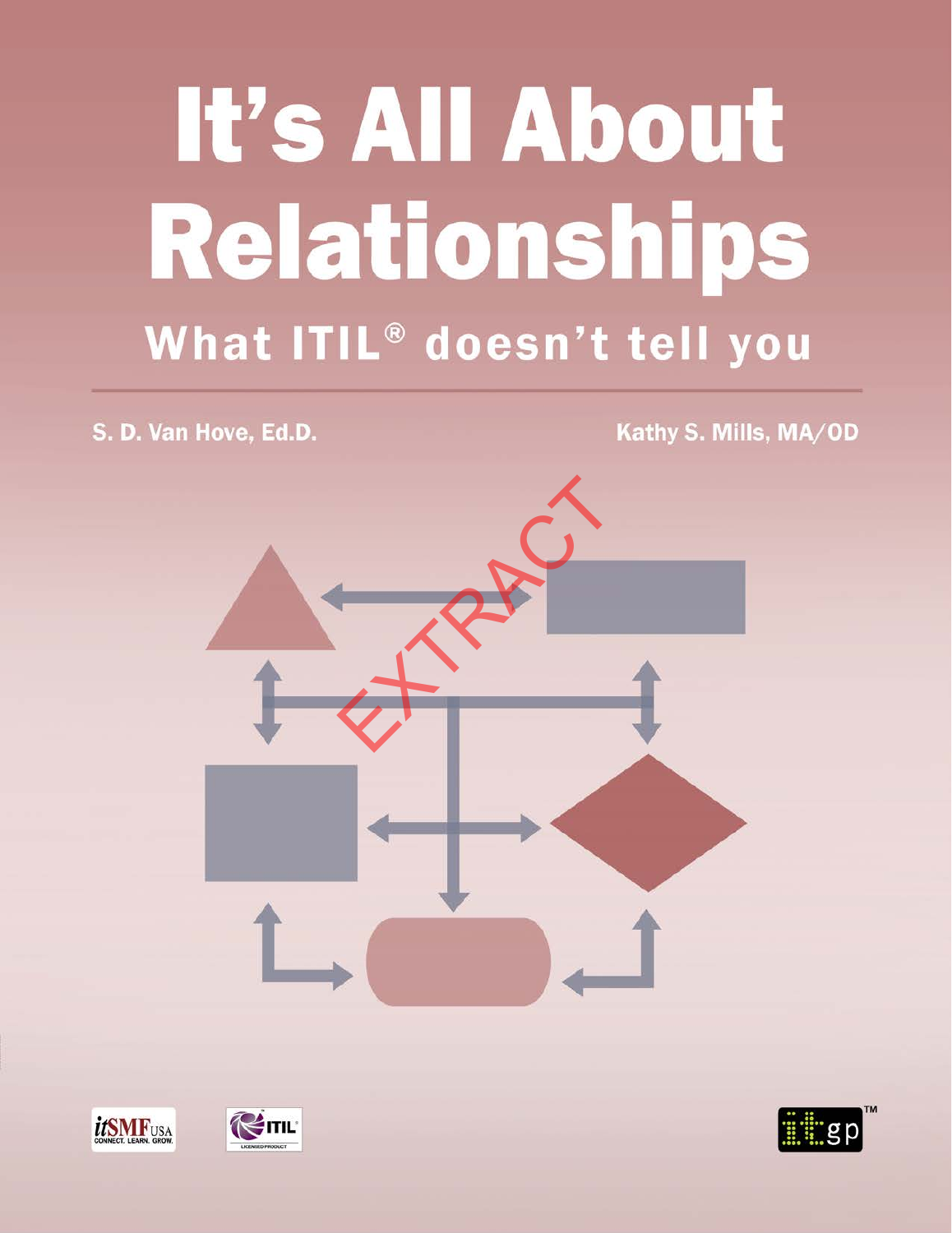### **It's All About Relationships**

What ITIL<sup>®</sup> doesn't tell you





**IT Governance Publishing**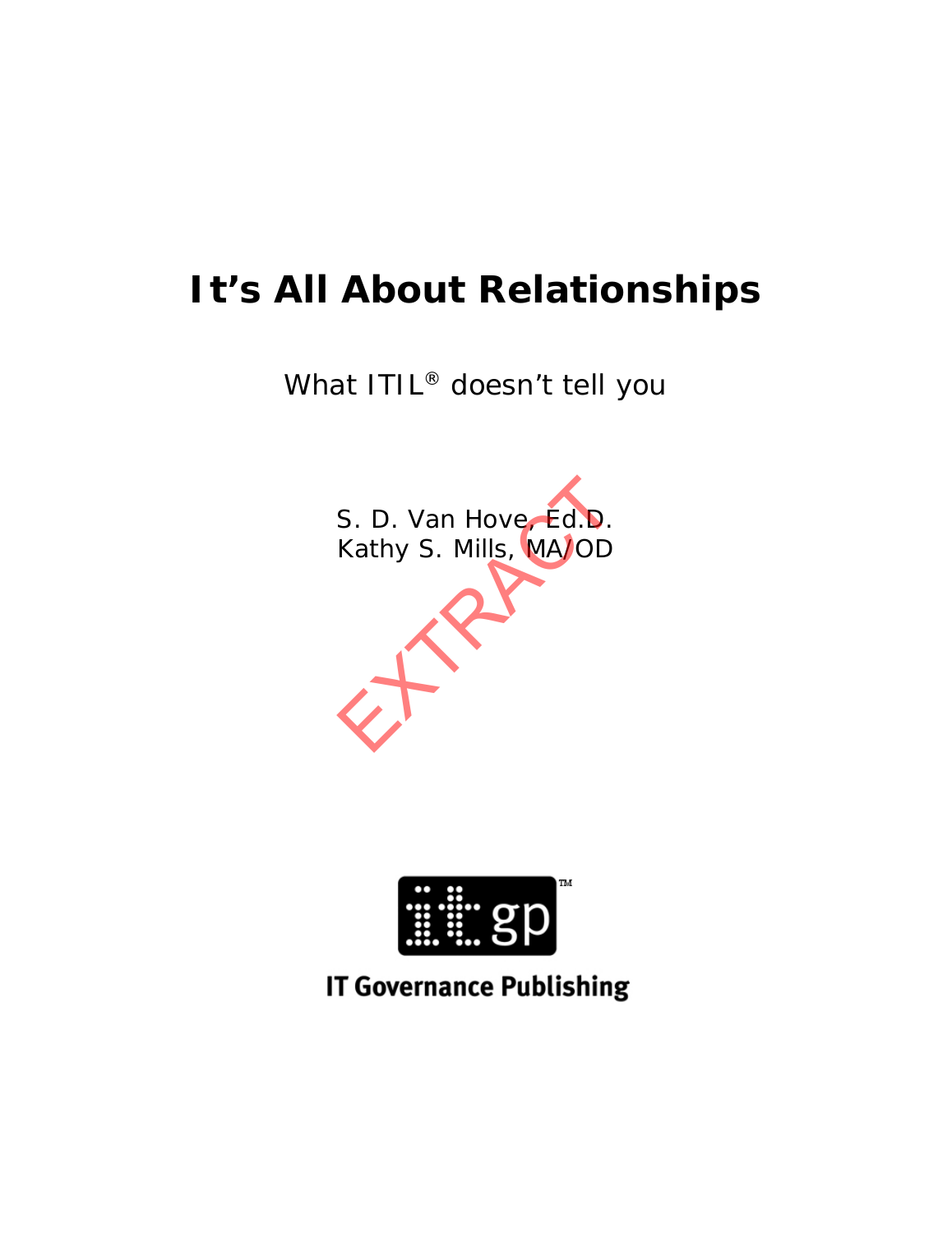Every possible effort has been made to ensure that the information contained in this book is accurate at the time of going to press, and the publisher and the author cannot accept responsibility for any errors or omissions, however caused. Any opinions expressed in this book are those of the author, not the publisher. Websites identified are for reference only, not endorsement, and any website visits are always at the reader's own risk. No responsibility for loss or damage occasioned to any person acting, or refraining from action, as a result of the material in this publication can be accepted by the publisher or the author.

Apart from any fair dealing for the purposes of research or private study, or criticism or review, as permitted under the Copyright, Designs and Patents Act 1988, this publication may only be reproduced, stored or transmitted, in any form, or by any means, with the prior permission in writing of the publisher or, in the case of reprographic reproduction, in accordance with the terms of licences issued by the Copyright Licensing Agency. Enquiries concerning reproduction outside those terms should be sent to the publisher at the following address:

IT Governance Publishing IT Governance Limited Unit 3, Clive Court Bartholomew's Walk Cambridgeshire Business Park Ely Cambridgeshire CB7 4EA United Kingdom

*[www.itgovernance.co.uk](http://www.itgovernance.co.uk/)*

© S. D. Van Hove, Ed.D. and Kathy S. Mills 2013

The author has asserted the rights of the author under the Copyright, Designs and Patents Act, 1988, to be identified as the author of this work. Kathy S. Mills 2013<br>Tights of the author under the Copyri<br>uthor of this work.<br>Ingdom in 2013

First published in the United Kingdom in 2013 by IT Governance Publishing.

ISBN 978-1-84928-485-1

ITIL<sup>®</sup> is a Registered Trade Mark of the Cabinet Office.

The Swirl Logo™ is a Trade Mark of the Cabinet Office.

© Crown copyright 2011 All rights reserved. Material is reproduced with the permission of the Cabinet Office under delegated authority from the Controller of HMSO.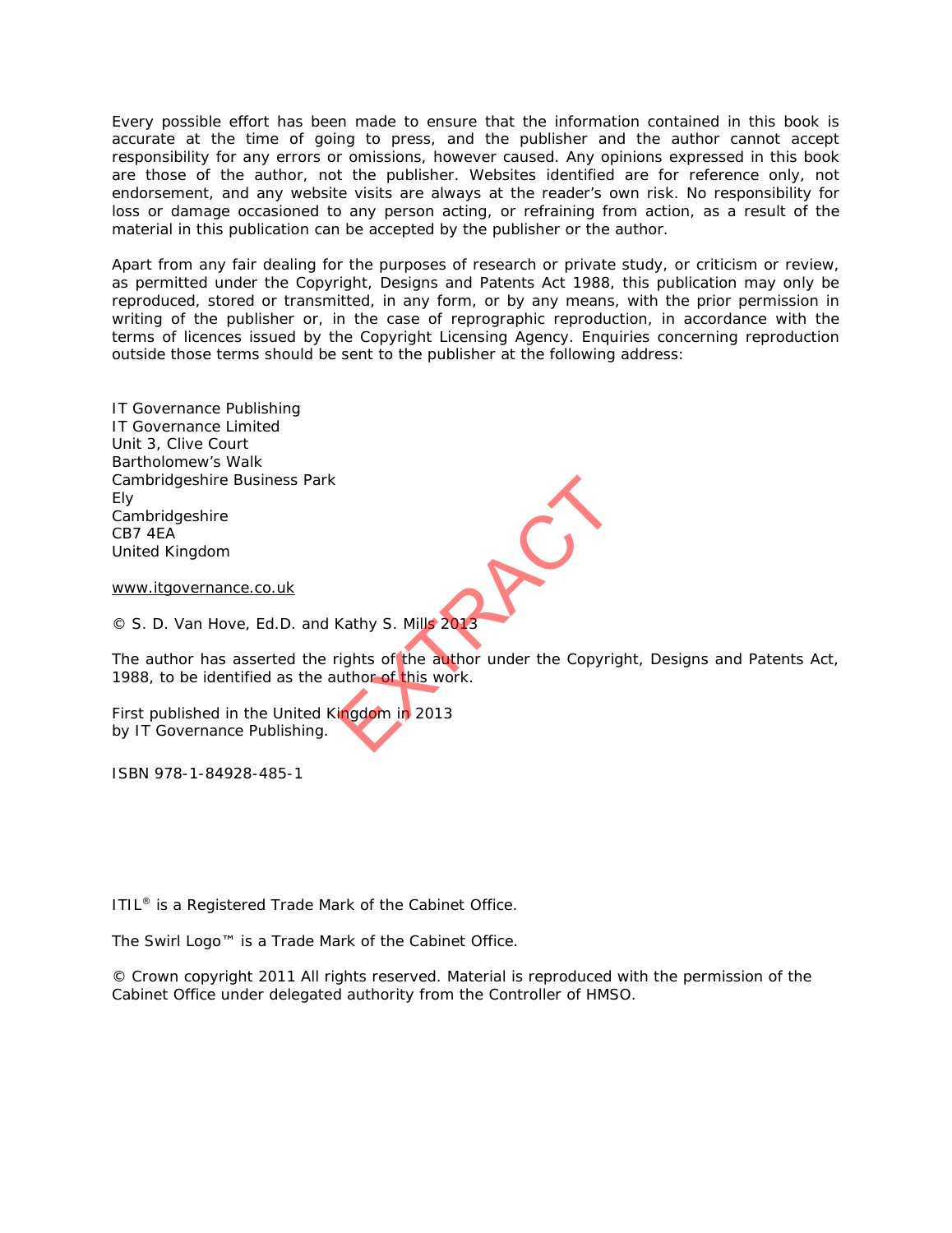### **Foreword**

I have been in the ITSM business as a consultant and instructor for more than 20 years, having achieved Service Manager when it was still ITIL<sup>®[1](#page-3-0)</sup> V1. In my consulting and teaching practice, I could have used this book many, many times.

I have known one of the authors, Dr Suzanne Van Hove for many years and hold her in the highest regard. She is truly an expert in ITSM, not just by certificate but by her knowledge and uncanny sense of how Service Management works. Kathy's reputation speaks for itself. She too has considerable experience in this field and is well-equipped to be part of producing this book.

I graciously provide this foreword for their book.

ITIL is a framework and, as such, lacks the real depth of detail that practitioners often find themselves needing. In our journey to accomplish improvements and achieve the benefits of IT Service Management, we find that we need checklists, guides, process models, and more. If we do not have them, or cannot find them, we set to creating our own and realize there is a great deal of detail about the ITIL lifecycle phases and processes that we do not know.

In version 2 of ITIL, in the Service Manager programs we ran back then, a lot of time was spent with students helping them learn, memorize and internalize the interfaces between processes; the inputs and outputs, the glue that holds it all together. Well, there were only ten processes in that program so it was manageable for candidates to learn and memorize for their Service Manager exams. annot find them, we set to creating<br>the ITIL lifecycle phases and process<br>Service Manager programs we ran<br>them learn, memorize and internations<br>utputs, the glue that holds it all tog<br>m so it was manageable for candid<br>ams.<br>

ITIL today is considerably more complex (by virtue of being more complete and comprehensive). We also do not have the same exam requirements as before, so, for these two reasons, we no longer can or need to memorize all the relationship details. Still, we need this information and pouring through the ITIL core volumes, making our own lists is one way to approach it, if we have a lot of time on our hands.

Suzanne and Kathy saw that many ITSM practitioners and consultants have a need for one "list" and set about creating this book which documents the inputs and outputs, process to process, phase to phase. Their tables are easy to read and follow, and the whole book is well organized. Functions are covered as well, giving you everything you need; whether for study, personal interest, or an ITSM project. Just assigned as a process manager? This book is for you, to understand what you need and can expect from other functions and processes and what you will need to provide in return.

I cannot imagine trying to create process documentation or working on a process project without this valuable text. Well, actually, I guess I can because I have had to do it! I wish I had this book long ago.

Suzanne's and Kathy's knowledge and attention to detail shine through in the very high quality of this publication. No doubt you will find it indispensable and in short order, I'm sure your copy will be well used and dog-eared.

Dwight Kayto PMP, ITSM Fellow, ITIL Expert - March 2013.

<span id="page-3-0"></span> $1$  ITIL<sup>®</sup> is a registered trade mark of the Cabinet Office

This extract and the original text it is taken from are both subject to ITG copyright and may not be reproduced, in any form, without prior written consent from the publisher.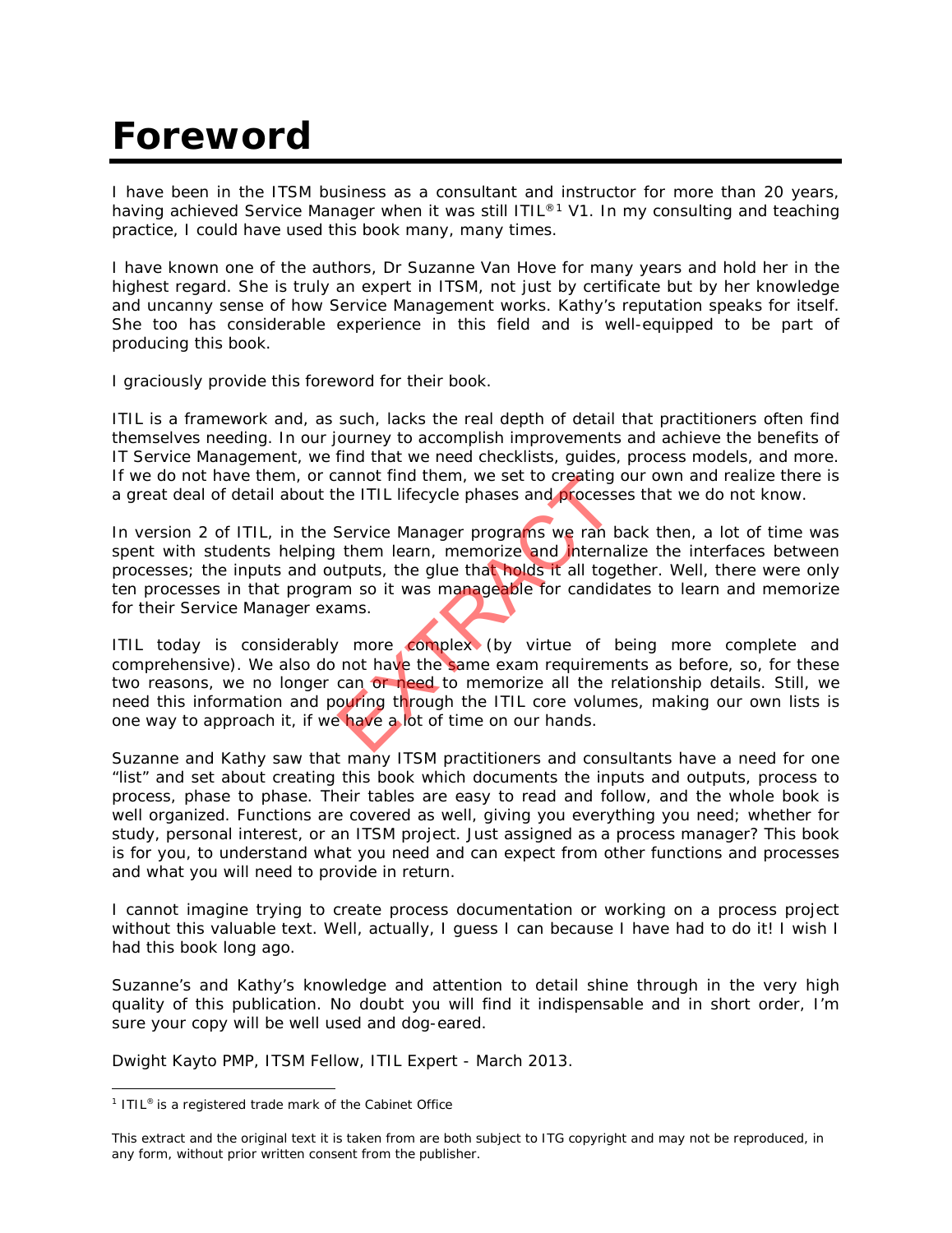### **Preface**

When we embarked on writing this information, we came at it with the perspective of giving the Service Manager a view into how all the processes and functions work together. For anyone who has spent time reading the core volumes, the information is useful, but it takes valuable time to connect all the details to then determine what is relevant. We wanted to provide that view, making it easier for the process owners and managers to mature their processes.

We both recognize that, as you look through the lists, you may have some additional ideas of what should be included, as well as some elements you may think are not relevant. Our goal is not to list every possible connection, but to list as many as possible and hopefully assist you in thinking differently about the framework. If you find yourself identifying additional relationships, or seeing the processes as part of a larger relationship rather than a single process, then we have succeeded at what we set out to do.

CRACT

Suzanne and Kathy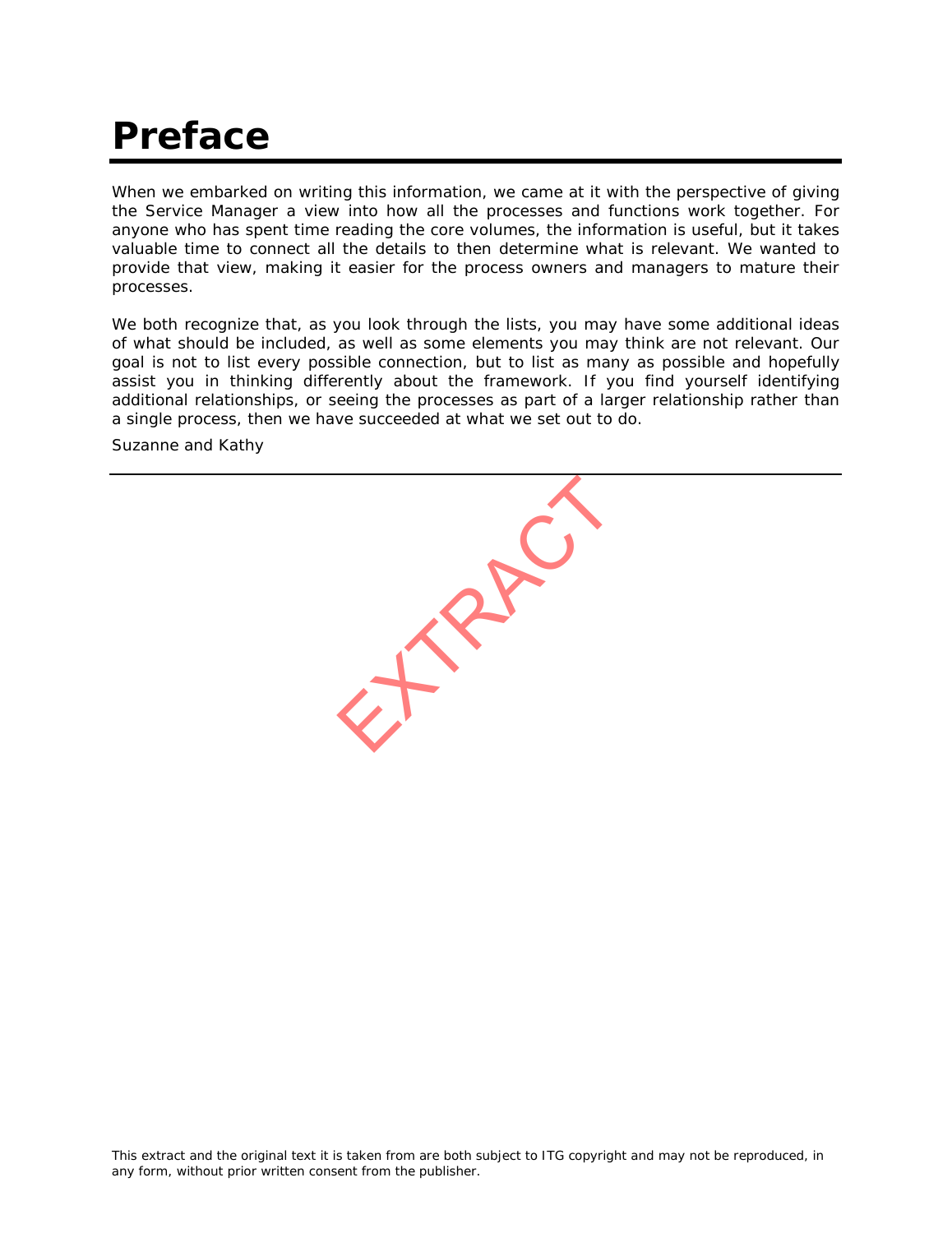### **About the Authors**

**Dr Suzanne D. Van Hove**, founder and CEO of SED-IT, is currently managing the consultancy and education programs of the 15-year-old Service Management-based company. Previous life experiences were focused in the educational profession – teaching at all levels, from kindergarten through post-doctoral programs. Working in the educational and sports industries has been a perfect segue to Service Management – it is all about performance! One would be hard pressed to find a professional vertical she has not touched. Dr Van Hove holds degrees from Boston University, Ithaca College, and DePauw University and certifications in ITIL and ISO/IEC 20000.

Dr Van Hove continues to be active in itSMF USA (Knowledge Management portfolio owner, 2009–2012) as well as within the international community. A frequent international speaker and co-writer of priSM® (Professional Recognition for IT Service Management), she is an advocate for professionalism within Service Management and the inclusion of Service Management in higher education programs. An opera aficionado and an avid rosebush gardener, Dr Van Hove currently resides in Louisville, KY.

Kathy S. Mills is currently working for a Fortune 100 company as the Service Planning Manager. With 18 years of experience working in IT, she has served in various customer and service oriented environments. Kathy has been responsible for building and implementing plans for taking the ITIL best practice and identifying a multi-year implementation plan. The combination of her experience, her Masters in Organizational Development (University of Phoenix), and her eight years of corporate training, provides the unique perspective of understanding the technical needs and the human factor of adapting change into the standards and outputs of the company. working for a Fortune 100 comparexperience working in IT, she has<br>ironments. Kathy has been research in the search with the search with<br>interesting the ITIL best practice and combination of her experience, he<br>Phoenix), and

Her experience ranges from consulting with the federal government and US military, as well as working in international non-profit and Fortune 100 companies. Kathy, along with her husband and two children have lived in San Diego, San Jose, Seattle, and the DC area. She enjoys playing the piano, hiking, watching good movies, and playing at Disneyland. Kathy and her family live in Northridge, CA.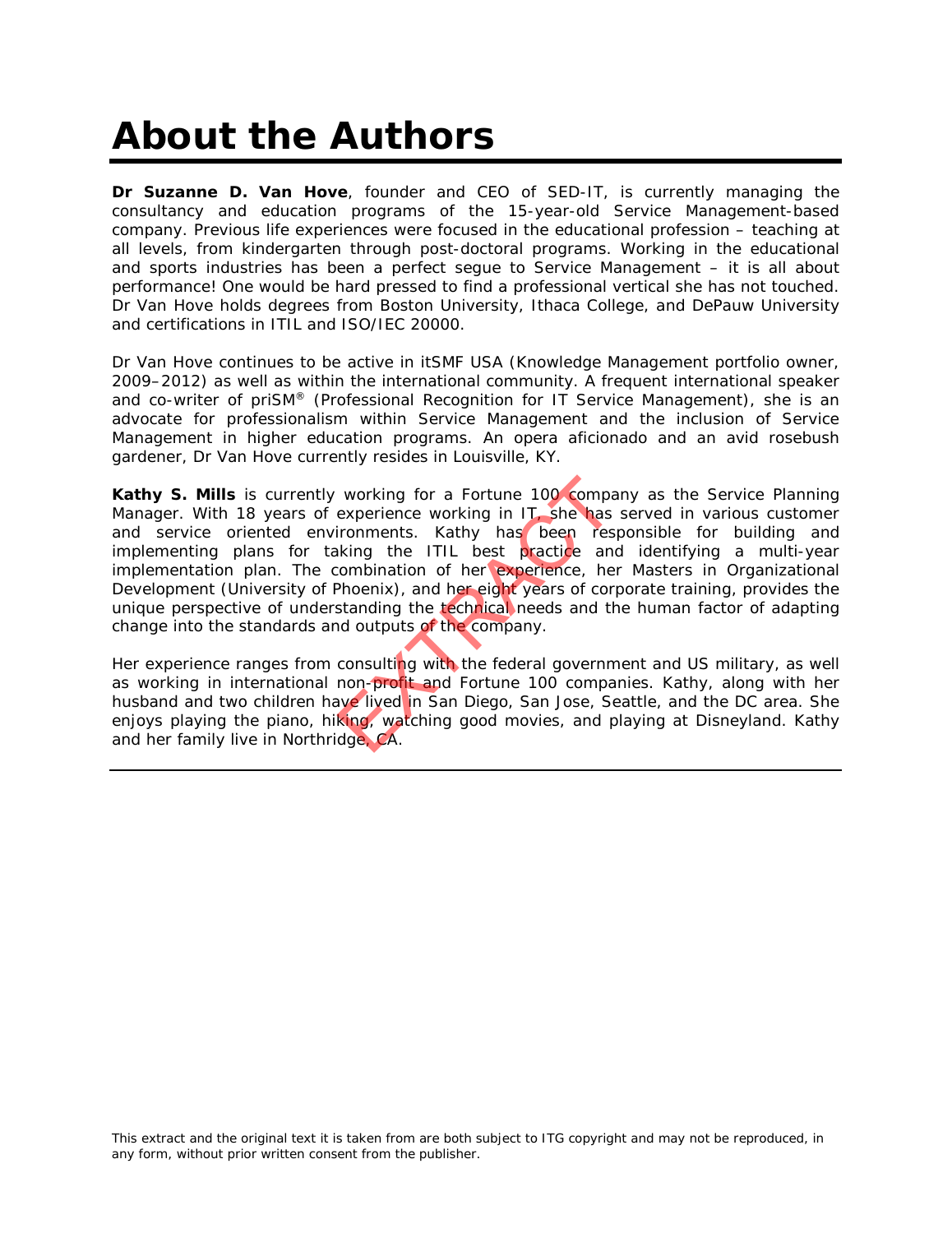### **Contents**

| Knowledge Management (KM) And Communication and Communication and 123 |  |
|-----------------------------------------------------------------------|--|
|                                                                       |  |
| Event Management (EM) <<<     Lummanagement (29                       |  |
|                                                                       |  |
|                                                                       |  |
|                                                                       |  |
|                                                                       |  |
|                                                                       |  |
|                                                                       |  |
|                                                                       |  |
|                                                                       |  |
|                                                                       |  |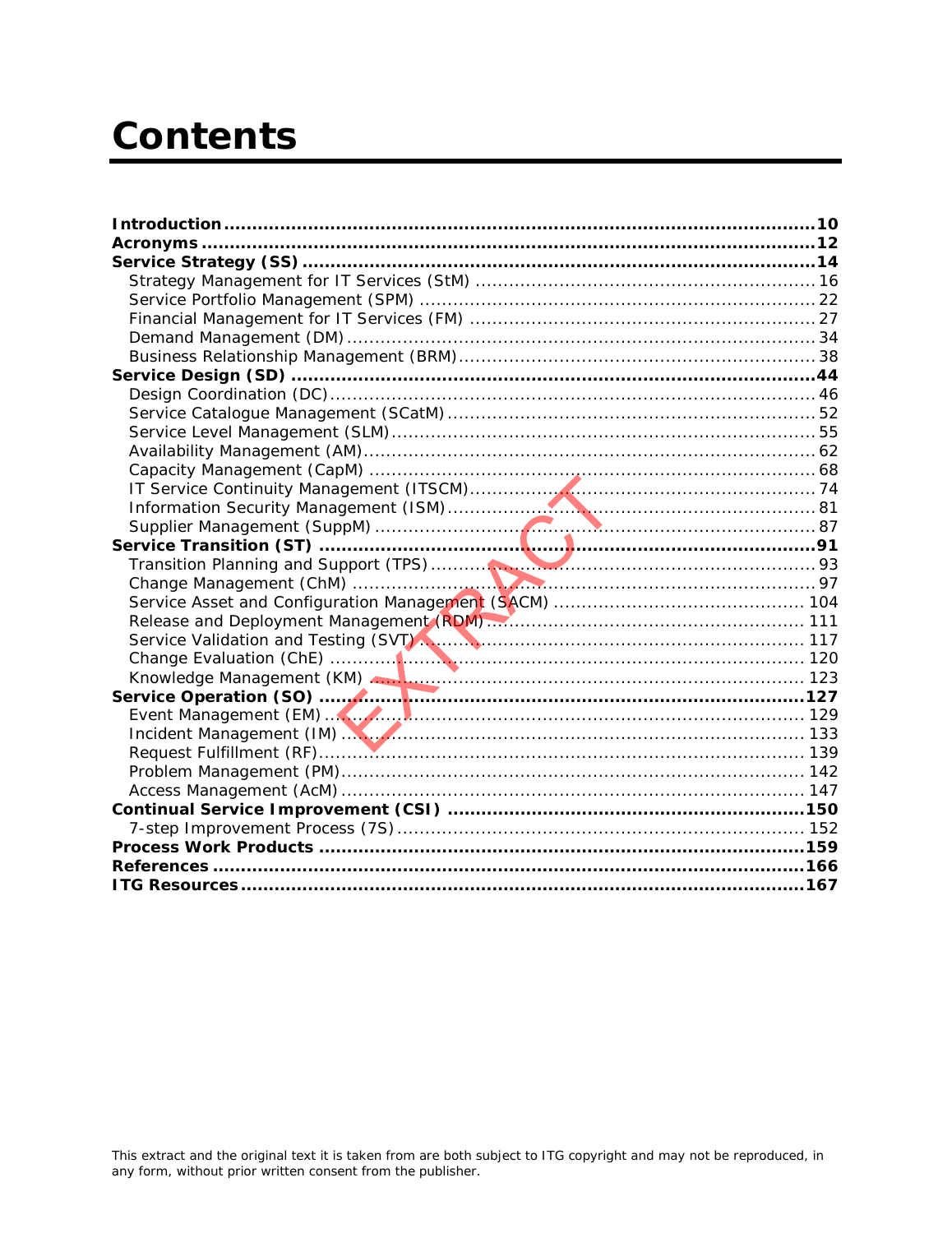## **Introduction**

As the ITIL framework matures and expands the definition of the processes and functions in a best practice organization, the process owners and managers, as well as the leadership, have to shift their discussions and perspectives. In early adopt and adapt initiatives, it was common practice to look at a single process and work towards the implementation and operationalization of that specific process. Typically, as the focus turned to the next process, the connection between the first process and the new one often was minimally defined or, even worse, the new process was designed to correct the "mistakes" of the preceding process. Slowly, our thinking has evolved.

However, with the complexity and number of processes in the current framework, as well as the challenge of implementing change without detrimentally affecting the operational environment, we may be perpetuating the mistakes of old. Today's discussions and plans for improvements are fast and furious, if only to keep up with business demands and technology changes. Enough time to truly understand and manage the relationships between the processes and functions is not typically available or planned. This is a risk that organizational leadership should dedicate serious thought to, and create an environment where the individual process, as well as the community of processes, are assessed, managed, and improved.

As companies mature in how they deploy the framework, they will quickly realize that, to truly achieve the value that is embedded in the framework, the relationships have to be managed and maintained in tandem with the processes. Just as change to the environment is controlled and managed, any change to the supporting processes has to include the same assessment rigor, specifically, what are the downstream and upstream impacts of process change. This "forest" view of the Service Management processes demands an understanding that process output will impact the next activity within the process but it may also impact other the related processes. In any case, this potential impact must be controlled and managed so that the risk of poor service, unachieved goals and objectives, resource waste, and the many other risks associated with Service Management do not arise. ould dealcate serious thought to,<br>ss, as well as the community of<br>w they deploy the framework, they<br>is embedded in the framework, t<br>tandem with the processes. Just as<br>any change to the supporting process,<br>y, what are the d

This guide provides a view into those relationships, from clear work products and deliverables to less measurable outcomes which are still critical to the success of the processes. By seeing the processes in this fashion, all stakeholders can fully embrace the value of Service Management as described within the ITIL framework.

We would be remiss if we did not point out that there is a set of relationships which are not included. As we built these tables, gleaning information from the core ITIL volumes, from our practical experience, and from other frameworks, there were times, based on our practical experience, when an outcome (either a relationship or decision) did not "fit" in the ITIL-based processes. This is where the ISO/IEC 20000 family of standards enters. ISO/IEC 20000-1:2011 is all about the Service Management System (SMS) where we have a series of processes that govern and manage the familiar Service Management processes (e.g. Service Level Management, Business Relationship Management, Change Management, etc.).

The SMS is the tone, the environment governance that is defined and managed. Even though the ITIL framework stresses the strategic aspects of Service Management in ITIL Service Strategy (which does provide elements of governance), we are still missing the piece where we have unequivocally defined the elements of management responsibility, documentation management, and resource management, to name just a few ISO/IEC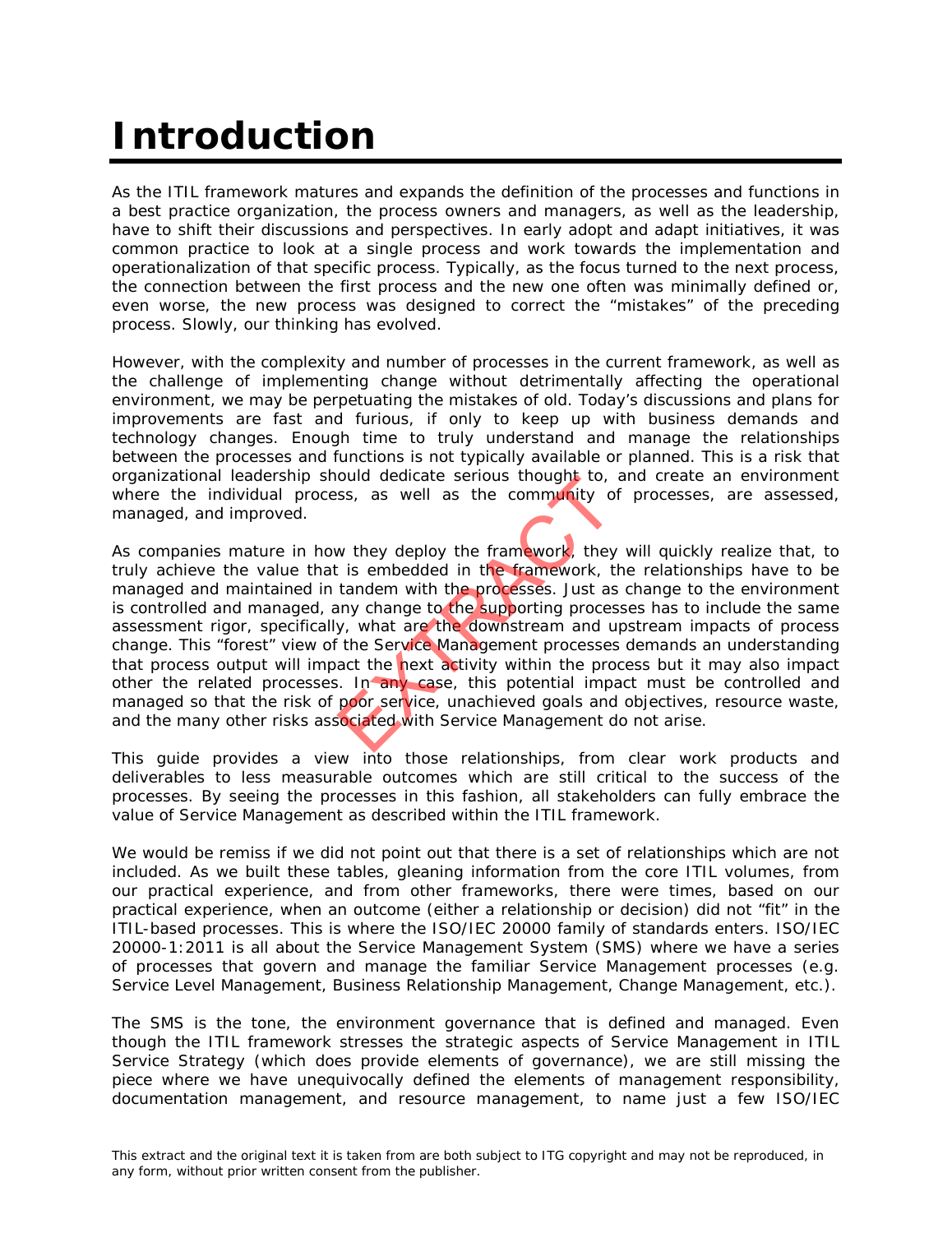20000 concepts. The most powerful requirement within ISO/IEC 20000 is the fact that top management is defined, documented, and its actions measured – especially its commitment to the Service Management initiative. So, as you look at these relationships, consider looking one layer higher within the SMS. Get a copy of the standard and consider how clearly defining your SMS will further mature your initiative.

#### **How to Use this Information**

For each process and function within the ITIL lifecycle, we have listed several points:

- How the process outputs are used by other processes and functions (gives)
	- o Input from <*named process*> to …
- How the process uses outputs from other processes and functions (gets)
	- o Output from … to <*named process*> The "…" is representing the process listed in the far left column of the tables and <*named* process> is the process being discussed.

Understand that the inputs and outputs from these processes and functions can include reports, data/information, and/or other specific documents.

Because this is an acronym-heavy framework (and professional vertical), we have listed the acronyms used within the tables in the Acronyms chart. heavy framework (and professional<br>bles in the Acronyms chart.<br>master listing of "work products"<br>ts to some of the more innocuous o

Lastly, we conclude with a master listing of "work products" – anything from specifically named reports and documents to some of the more innocuous outputs – from each process.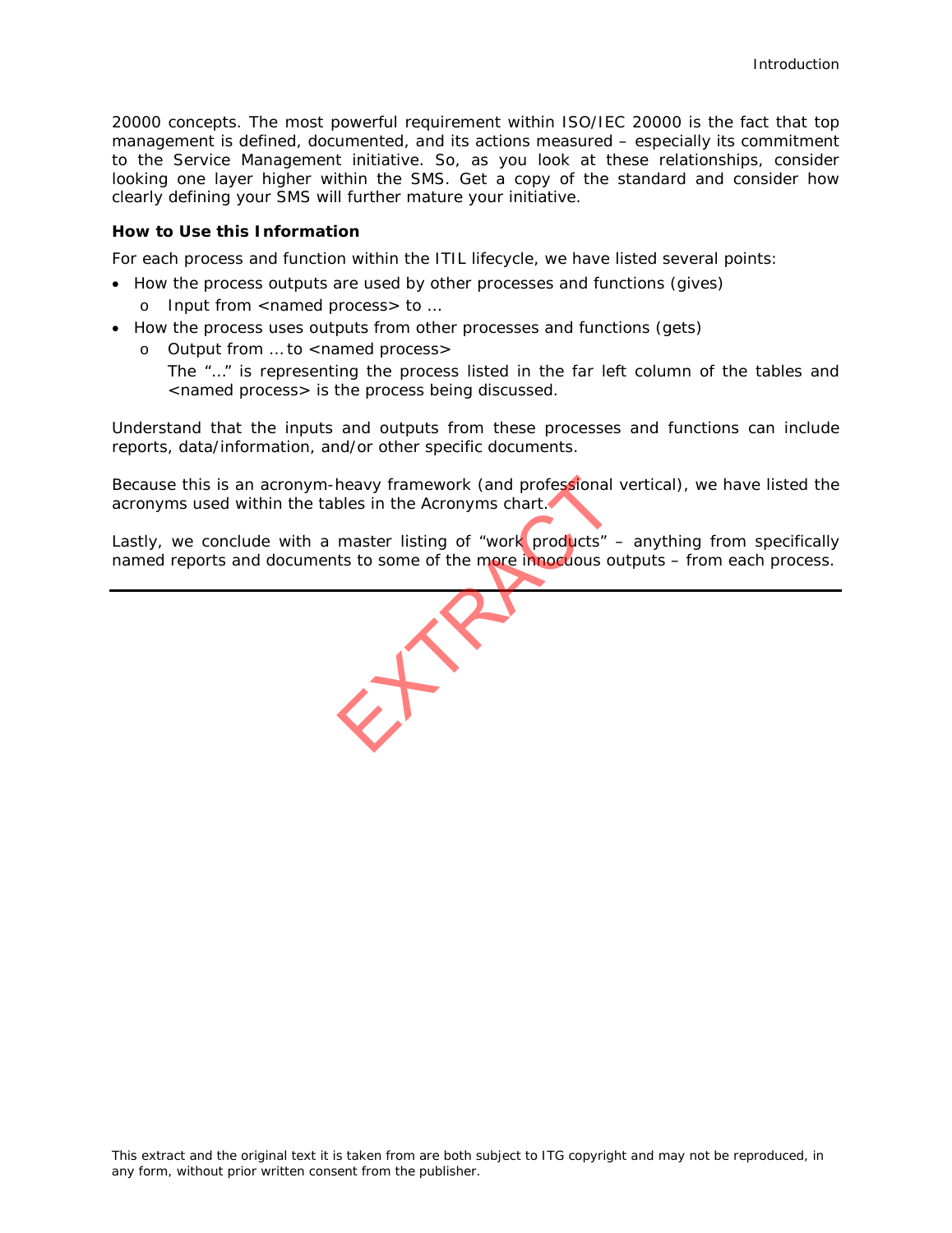### **Acronyms**

#### **Processes and Functions (***italics***)**

| 7S              | 7-step Improvement Process (CSI)                  | PM                       | Problem Management (SO)                                            |
|-----------------|---------------------------------------------------|--------------------------|--------------------------------------------------------------------|
| <b>AcM</b>      | Access Management (SO)                            | <b>RDM</b>               | Release and Deployment                                             |
| AM              | Availability Management (SD)                      |                          | Management (ST)                                                    |
| AppM            | Application Management (SO)                       | <b>RF</b>                | Request Fulfillment (SO)                                           |
| <b>BRM</b>      | <b>Business Relationship Management</b>           |                          | SACM Service Asset and Configuration                               |
|                 | (SS)                                              |                          | Management (ST)                                                    |
| CapM            | Capacity Management (SD)                          |                          | SCatM Service Catalogue Management                                 |
| ChE             | Change Evaluation (ST)                            |                          | (SD)                                                               |
| ChM             | Change Management (ST)                            |                          | Service Desk (SO)                                                  |
| DC<br><b>DM</b> | Design Coordination (SD)                          | <b>SLM</b><br><b>SPM</b> | Service Level Management (SD)<br>Service Portfolio Management (SS) |
| EM              | Demand Management (SS)<br>Event Management (SO)   | <b>StM</b>               | Strategy Management for IT                                         |
| FM              | Financial Management for IT                       |                          | Services (SS)                                                      |
|                 | Services (SS)                                     |                          | SuppM Supplier Management (SD)                                     |
| IM              | Incident Management (SO)                          | <b>SVT</b>               | Service Validation and Testing (ST)                                |
| <b>ISM</b>      | <b>Information Security Management</b>            | TМ                       | Technical Management (SO)                                          |
|                 | (SD)                                              | <b>TPS</b>               | Transition Planning and Support                                    |
| <b>ITOM</b>     | IT Operations Management (SO)                     |                          | (ST)                                                               |
|                 | <b>ITSCM IT Service Continuity Management</b>     |                          |                                                                    |
|                 | (SD)                                              | Note:                    | Service Desk will not be abbreviated                               |
| KM              | Knowledge Management (ST)                         |                          | owing to possible confusion with                                   |
|                 |                                                   |                          | Service Design                                                     |
|                 |                                                   |                          |                                                                    |
| <b>Terms</b>    |                                                   |                          |                                                                    |
| <b>AMIS</b>     | <b>Availability Management</b>                    |                          | DIKW Data-to-Information-to-Knowledge-                             |
|                 | Information System (AM)                           |                          | to-Wisdom (KM)                                                     |
|                 | AppDevApplication Development                     | <b>DML</b>               | Definitive Media Library                                           |
| <b>BCM</b>      | <b>Business Capacity Management</b>               |                          | (SACM/RDM)                                                         |
|                 | (CapM)                                            | DR                       | Disaster Recovery (ITSCM)                                          |
| <b>BCP</b>      | <b>Business Continuity Plan</b>                   | <b>ECAB</b>              | Emergency Change Advisory Board                                    |
| BIA             | <b>Business Impact Analysis (ITSCM)</b>           |                          | (ChM)                                                              |
| CAB             | Change Advisory Board (ChM)                       | <b>ELS</b>               | Early Life Support (RDM)                                           |
|                 | <b>CAPEX Capital Expense (FM)</b>                 | <b>FTA</b>               | Fault Tolerance Analysis (AM)                                      |
| CFIA            | <b>Component Failure Impact Analysis</b>          | <b>ITIL</b>              | <b>Information Technology</b>                                      |
|                 | (AM)                                              | <b>ITSM</b>              | Infrastructure Library                                             |
| CI<br>CIA       | Configuration Item (SACM)                         |                          | IT Service Management                                              |
|                 | Confidentiality, Integrity,<br>Availability (ISM) | KE<br>KEDB               | Known Error (PM)<br>Known Error Database (PM)                      |
|                 | <b>CMDB</b> Configuration Management              | <b>KPI</b>               | Key Performance Indicators (CSI)                                   |
|                 | Database (SACM)                                   | ΜI                       | Management Information                                             |
| <b>CMIS</b>     | <b>Capacity Management Information</b>            | <b>OLA</b>               | Operational Level Agreement (SLM)                                  |
|                 | System (CapM)                                     | <b>OPEX</b>              | Operational Expense (FM)                                           |
| <b>CMS</b>      | <b>Configuration Management System</b>            | <b>PBA</b>               | Patterns of Business Activity (DM)                                 |
|                 | (SACM)                                            | <b>PIR</b>               | Post-Implementation Review (ChM)                                   |
| <b>CSF</b>      | Critical Success Factor (CSI)                     | <b>PMO</b>               | Project Management Office                                          |
| CS              | Change Schedule (ChM)                             | <b>PSO</b>               | Projected Service Outage (ChM, AM,                                 |
| CSI             | Continual Service Improvement                     |                          | SLM)                                                               |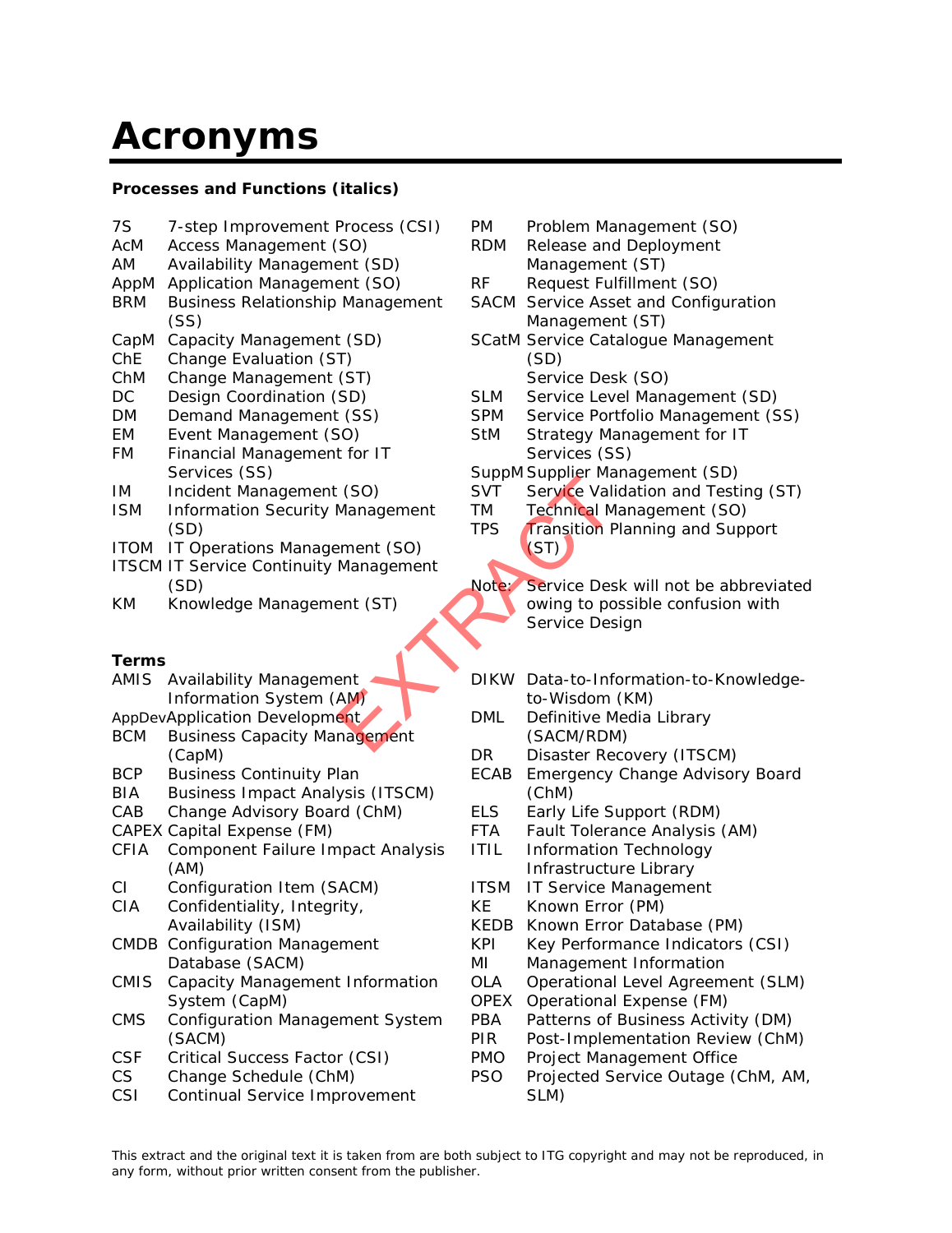- RFC Request for Change (ChM)
- ROI Return on Investment (FM)
- SAC Service Acceptance Criteria (Appendix B, *ITIL Service Design*) SCM Service Capacity Management
- (CapM)
- SCMIS Supplier and Contract Management Information System (SuppM)
- SD Service Design<br>SDP Service Design
- Service Design Package (DC)
- SFA Service Failure Analysis (AM)
- SIP Service Improvement Plan (SLM) SKMS Service Knowledge Management
- System (KM) SLA Service Level Agreement (SLM)
- SLAM Service Level Agreement Monitoring
- (SLM)
- RCA Root Cause Analysis (PM)
- SLR Service Level Requirement (SLM)
- SM Service Management
- SMIS Security Management Information **System**
- SO Service Operation
- SOA Service Outage Analysis (AM)<br>SPOF Single Point of Failure (AM)
- Single Point of Failure (AM)
- SQP Service Quality Plan (SLM)
- SS Service Strategy
- ST Service Transition
- TCO Total Cost of Ownership (FM)<br>TCU Total Cost Utilization (FM)
- TCU Total Cost Utilization (FM)<br>TO Technical Observation (AM
- Technical Observation (AM)
- UAT User Acceptance Testing (RDM) UC Underpinning Contract (SuppM/SLM)
- UP User Profiles (DM)
- VOI Value of Investment (FM/CSI)

EXTRACT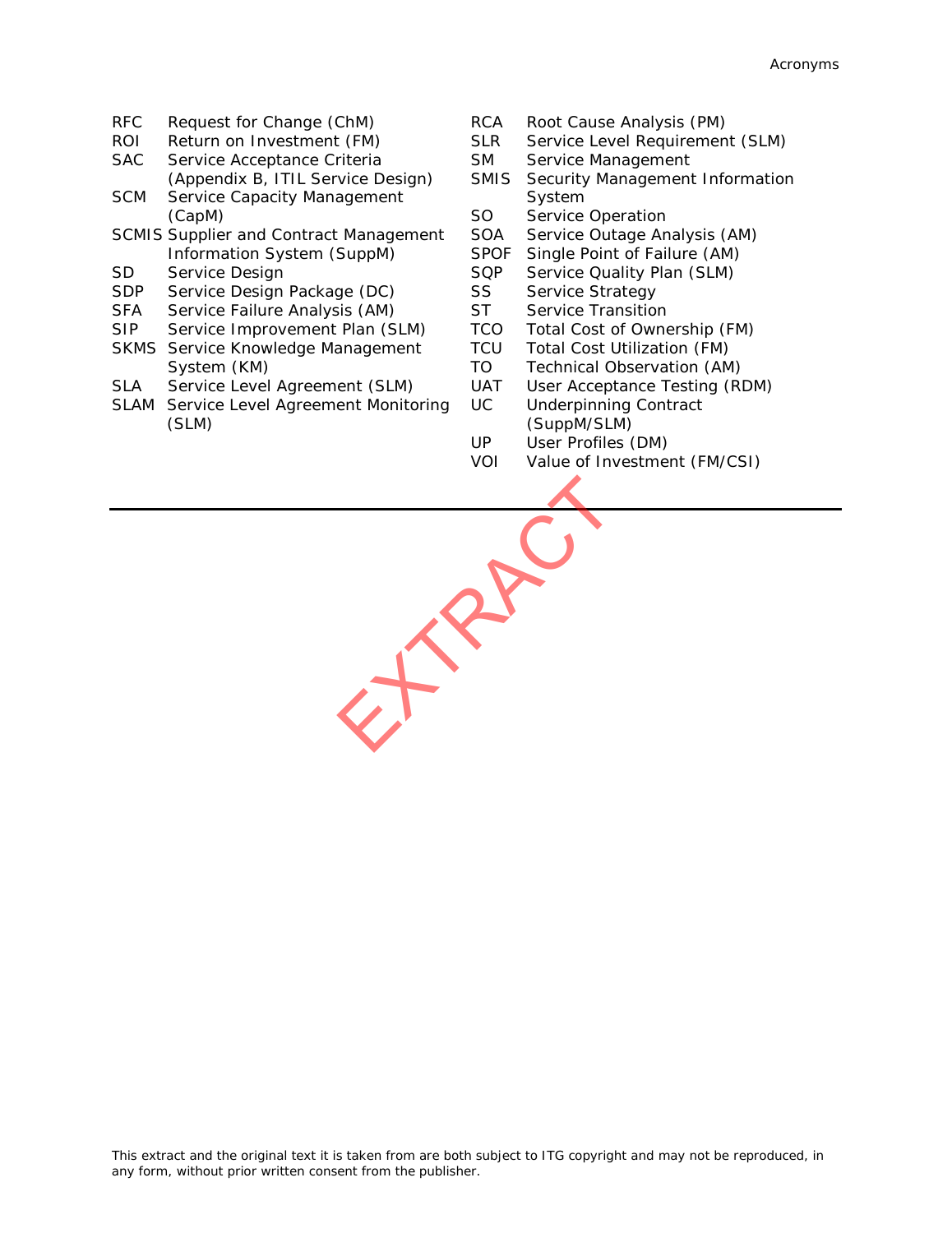# **Service Strategy (SS)**

#### **Purpose**

Define the strategic intentions of a Service Provider (what is important, define the plans, how to make decisions, etc.) in order to meet organizational outcomes.

#### **Objectives**

- Define and operationalize "strategy."
- From the view of the customer, define and operationalize "service."
- Understand value its creation and delivery.
- Manage all aspects of service delivery assets, funding, purpose, etc. to the benefit of the customer and Service Provider.
- Define the relationships (service, IT, business, etc.) that perpetuate and grow in order to achieve the necessary business outcomes.

| Lifecycle stage<br>() | Input from SS to                                                                                                                                                                                                                                                                                                                                                                                                                                            | <b>utput from  to SS</b>                                                                                                                                                                                                                                                                                                                                                                                                                                   |
|-----------------------|-------------------------------------------------------------------------------------------------------------------------------------------------------------------------------------------------------------------------------------------------------------------------------------------------------------------------------------------------------------------------------------------------------------------------------------------------------------|------------------------------------------------------------------------------------------------------------------------------------------------------------------------------------------------------------------------------------------------------------------------------------------------------------------------------------------------------------------------------------------------------------------------------------------------------------|
| Service Design        | Vision and mission<br>$\bullet$<br>Service Portfolio<br>$\bullet$<br>Policies<br>$\bullet$<br>Strategies and strategic plans<br>$\bullet$<br>Priorities<br>$\bullet$<br>Service charters including<br>$\bullet$<br>service packages and details of<br>utility and warranty<br>Financial information and<br>$\bullet$<br>budgets<br>Documented patterns of<br>$\bullet$<br>business activity (PBA) and<br>user profiles (UPs)<br>Service models<br>$\bullet$ | Input to business cases and the<br>Service Portfolio<br>Service Design Packages<br>(SDPs)<br>Updated service models<br>$\bullet$<br>Service Portfolio updates<br>$\bullet$<br>including the Service Catalogue<br>Financial estimates and reports<br>$\bullet$<br>Design-related knowledge and<br>$\bullet$<br>information in the Service<br>Knowledge Management<br>System (SKMS)<br>Designs for Service Strategy<br>$\bullet$<br>processes and procedures |
| Service<br>Transition | Vision and mission<br>$\bullet$<br>Service Portfolio<br>٠<br>Policies<br>$\bullet$<br>Strategies and strategic plans<br>$\bullet$<br>Priorities<br>$\bullet$<br>Change proposals, including<br>utility and warranty<br>requirements and expected<br>timescales<br>Financial information and<br>$\bullet$<br>budgets<br>Input to Change evaluation and<br>$\bullet$<br>Change Advisory Board (CAB)<br>meetings                                               | <b>Transitioned Services</b><br>$\bullet$<br>Information and feedback for<br>$\bullet$<br>business cases and Service<br>Portfolio<br>Response to change proposals<br>$\bullet$<br>Service Portfolio updates<br>$\bullet$<br>Change schedule<br>Feedback on strategies and<br>$\bullet$<br>policies<br>Financial information for input<br>$\bullet$<br>to budgets<br>Financial reports<br>$\bullet$<br>Knowledge and information in<br>the SKMS             |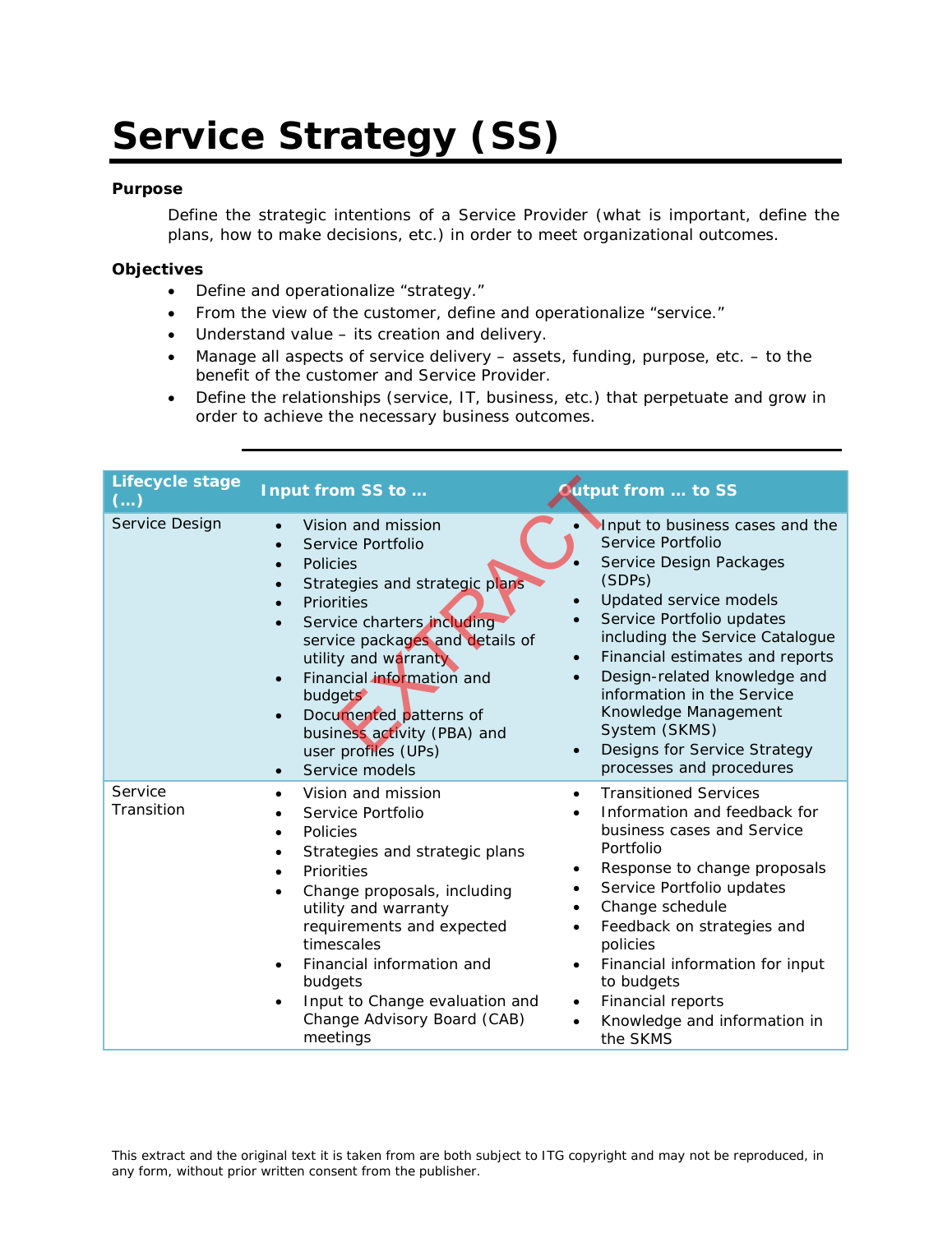| Lifecycle stage<br>()                   | Input from SS to                                                                                                                                                                                                                                                                                                                                                                                                                              | Output from  to SS                                                                                                                                                                                                                                                                                                                                                                                                       |
|-----------------------------------------|-----------------------------------------------------------------------------------------------------------------------------------------------------------------------------------------------------------------------------------------------------------------------------------------------------------------------------------------------------------------------------------------------------------------------------------------------|--------------------------------------------------------------------------------------------------------------------------------------------------------------------------------------------------------------------------------------------------------------------------------------------------------------------------------------------------------------------------------------------------------------------------|
| Service<br>Operation                    | Vision and mission<br>$\bullet$<br>Service Portfolio<br>Policies<br>Strategies and strategic plans<br>Priorities<br>Financial information and<br>budgets<br>Demand forecasts and<br>strategies<br>Strategic risks<br>$\bullet$                                                                                                                                                                                                                | Operating risks<br>$\bullet$<br>Operating cost information for<br>$\bullet$<br>Total Cost of Ownership (TCO)<br>calculations<br>Actual performance data                                                                                                                                                                                                                                                                  |
| <b>Continual Service</b><br>Improvement | Vision and mission<br>$\bullet$<br>Service Portfolio<br>$\bullet$<br>Policies<br>$\bullet$<br>Strategies and strategic plans<br>٠<br>Priorities<br>Financial information and<br>budgets<br><b>PBA</b><br>$\bullet$<br>Achievements against metrics,<br>key performance indicators<br>(KPIs) and critical success<br>factors (CSFs)<br>Improvement opportunities<br>$\bullet$<br>logged in the Continual Service<br>Improvement (CSI) register | Results of customer and user<br>$\bullet$<br>satisfaction surveys<br>Input to business cases and the<br>$\bullet$<br>Service Portfolio<br>Feedback on strategies and<br>$\bullet$<br>policies<br>Financial information regarding<br>improvement initiatives for<br>input to budgets<br>Data required for metrics, KPIs,<br><b>CSFs</b><br>Service reports<br>Requests for change (RFCs) for<br>implementing improvements |
| Cabinet Office.                         |                                                                                                                                                                                                                                                                                                                                                                                                                                               | From ITIL® Service Strategy, Table 3.21 © Crown Copyright 2011. Reproduced under license from the                                                                                                                                                                                                                                                                                                                        |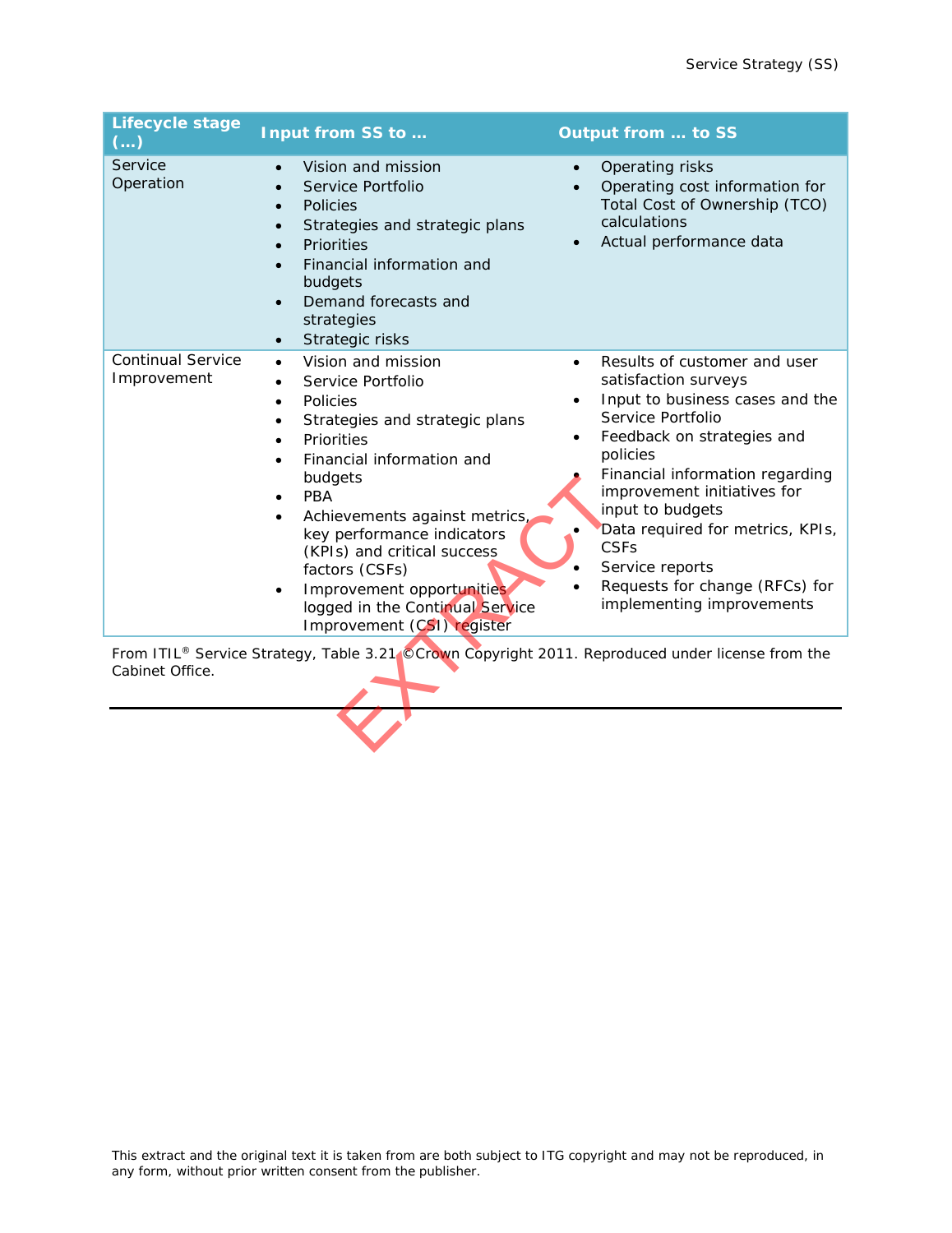### **Strategy Management for IT Services (StM)**

#### **Purpose**

Defines and maintains organizational strategic plans, policies, and perspectives as they relate to service delivery, including the management of those services which enable the achievement of business goals/objectives.

#### **Objectives**

- Understand the internal and external environment and identify opportunities to exploit for the benefit of the organization.
- Identify potential constraints to the achievement of business outcomes and define mitigation actions.
- Clearly define and manage the Service Provider's vision for ongoing relevance.
- Ensure services delivered meet the needs of its customers (current/future perspective).
- Define and manage current (up-to-date) appropriate planning documents.
- Ensure proper dissemination of the plans to tactical and operational plans.
- Ensure all strategic changes are properly reflected in documentation and are appropriate to changes in the internal and external environments.

| Ensure all strategic changes are properly reflected in documentation and are<br>appropriate to changes in the internal and external environments. |                                                                                                                                                                                                                                                                                                                                                                                                         |                                                                                                                                                                                                                                                                                                                                                                                                   |
|---------------------------------------------------------------------------------------------------------------------------------------------------|---------------------------------------------------------------------------------------------------------------------------------------------------------------------------------------------------------------------------------------------------------------------------------------------------------------------------------------------------------------------------------------------------------|---------------------------------------------------------------------------------------------------------------------------------------------------------------------------------------------------------------------------------------------------------------------------------------------------------------------------------------------------------------------------------------------------|
| Process ()                                                                                                                                        | Input from StM to                                                                                                                                                                                                                                                                                                                                                                                       | Output from  to StM                                                                                                                                                                                                                                                                                                                                                                               |
| <b>Service Strategy</b>                                                                                                                           |                                                                                                                                                                                                                                                                                                                                                                                                         |                                                                                                                                                                                                                                                                                                                                                                                                   |
| Service Portfolio<br>Management                                                                                                                   | Mission/vision<br>$\bullet$<br>Service strategies and plans<br>$\bullet$<br>Policies<br>$\bullet$<br>Objectives, policies, and limits<br>$\bullet$<br>for the development of the<br>Service Portfolio<br>Determination of type of<br>$\bullet$<br>service to include based on<br>Strategy<br>Determines objectives for<br>$\bullet$<br>service investment<br>Determines ideal market space<br>$\bullet$ | Services in Pipeline/Service<br>$\bullet$<br>Catalogue<br>Strategic objective(s) fulfilled<br>by Services<br>Service models<br>٠<br>Strategic risks<br>Return on Investment (ROI) of<br>Services in Service Portfolio                                                                                                                                                                             |
| Financial<br>Management                                                                                                                           | Mission/vision<br>$\bullet$<br>Defines ROI necessary from<br>$\bullet$<br>service delivery<br>Defines investment parameters<br>$\bullet$<br>Resources used in managing<br>$\bullet$<br>the StM process<br>Proposed process budget<br>$\bullet$                                                                                                                                                          | Financial information to<br>$\bullet$<br>influence prioritization of<br>actions/plans<br>Service investment analysis<br>$\bullet$<br>Service valuation<br>$\bullet$<br>ROI/Value of Investment (VOI)<br>$\bullet$<br>calculations<br>Cost of StM activities<br>$\bullet$<br>Budget for strategic plans<br>$\bullet$<br>Track/report on achievement of<br>strategic objectives (financial<br>view) |
| Demand<br>Management                                                                                                                              | Mission/vision                                                                                                                                                                                                                                                                                                                                                                                          | <b>PBA</b>                                                                                                                                                                                                                                                                                                                                                                                        |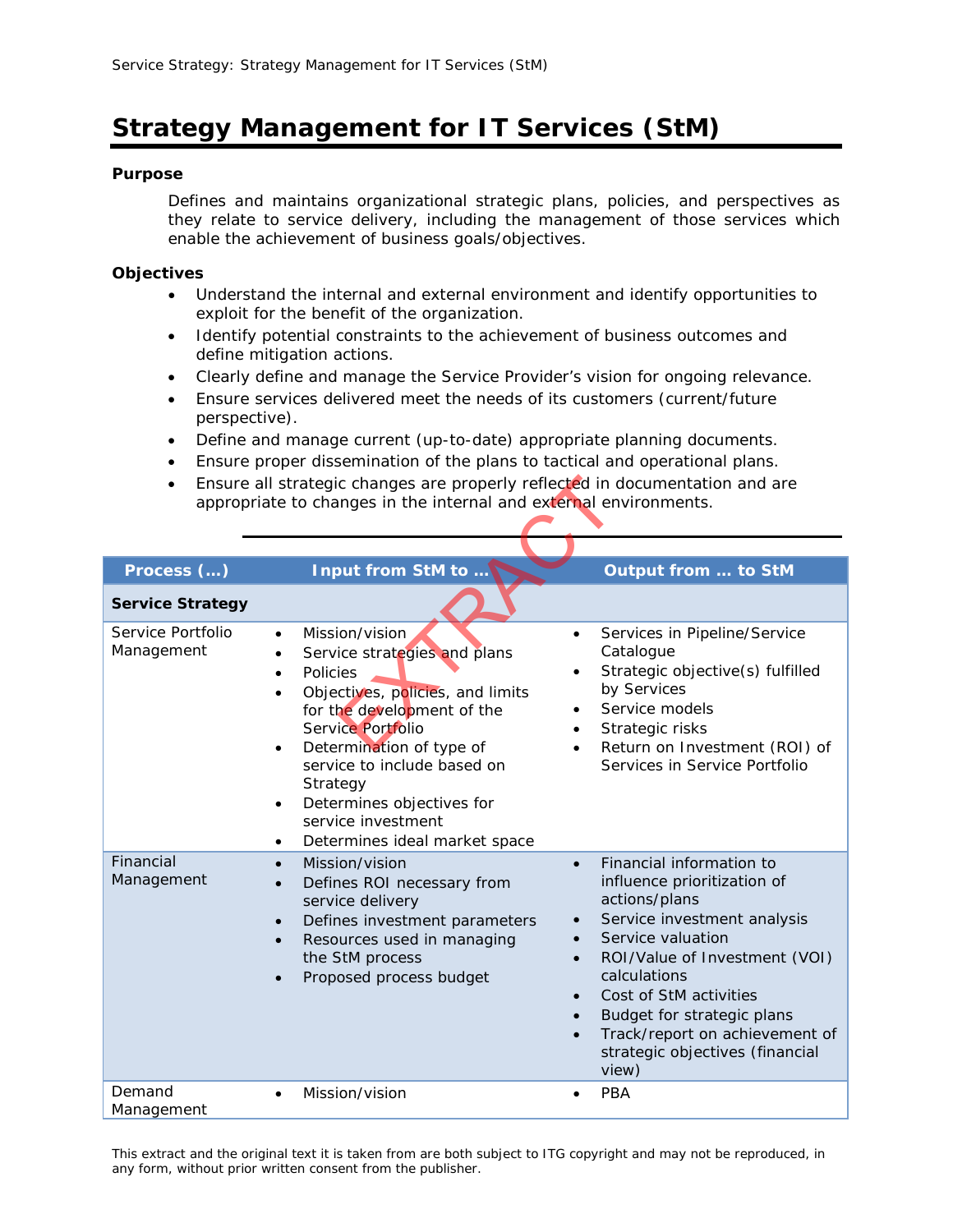| Process ()                                    | Input from StM to                                                                                                                                                                                                                                                                                                                                                                                                                                                      | Output from  to StM                                                                                                                                                                                                                                                                                 |
|-----------------------------------------------|------------------------------------------------------------------------------------------------------------------------------------------------------------------------------------------------------------------------------------------------------------------------------------------------------------------------------------------------------------------------------------------------------------------------------------------------------------------------|-----------------------------------------------------------------------------------------------------------------------------------------------------------------------------------------------------------------------------------------------------------------------------------------------------|
| Demand<br>Management<br>cont.                 | Service strategies<br>$\bullet$<br>Key business outcomes and<br>$\bullet$<br>business activities (for<br>PBAs/UPs)                                                                                                                                                                                                                                                                                                                                                     | <b>UPs</b><br>$\bullet$<br>Confirmation that current<br>$\bullet$<br>mitigation techniques are in<br>line with Strategy                                                                                                                                                                             |
| <b>Business</b><br>Relationship<br>Management | Mission/vision<br>$\bullet$<br>Service strategies<br>Policies<br>Strategic plans, perspectives,<br>$\bullet$<br>policies<br>Business outcomes met by<br>$\bullet$<br>various Services                                                                                                                                                                                                                                                                                  | Information about the customer<br>$\bullet$<br>(e.g. objectives, environment,<br>requirements)<br>Defined business outcomes<br><b>Customer Portfolio</b><br>$\bullet$<br>Validates changes of<br>$\bullet$<br>requirements, design, funding,<br>design model or strategy to the<br>Service Strategy |
| <b>Service Design</b>                         |                                                                                                                                                                                                                                                                                                                                                                                                                                                                        |                                                                                                                                                                                                                                                                                                     |
| Design<br>Coordination                        | Mission/vision<br>$\bullet$<br>Service Strategy<br>Defines policies that must be<br>$\bullet$<br>met when designing Services<br>Defines what design efforts<br>$\bullet$<br>require DC efforts<br>Defines constraints that must<br>$\bullet$<br>be addressed by designs<br>Defines specific outcomes<br>$\bullet$<br>Services need to achieve<br>Service charter<br>$\bullet$<br>Service models<br>Governance policies<br>Legal, regulatory, statutory<br>requirements | Plans/designs that address<br>$\bullet$<br>(meet) the strategic objectives<br>(SDP)                                                                                                                                                                                                                 |
| Service<br>Catalogue<br>Management            | Mission/vision<br>$\bullet$<br>Service Strategy<br>Policies<br>$\bullet$                                                                                                                                                                                                                                                                                                                                                                                               | Up-to-date Service Catalogue<br>$\bullet$                                                                                                                                                                                                                                                           |
| Service Level<br>Management                   | Mission/vision<br>$\bullet$<br>Service Strategy<br>Policies<br>Strategy requirements for<br>new/changed Services<br>Project Portfolio (owned by<br>$\bullet$<br>Project Management Office<br>(PMO))<br>Constraints<br>$\bullet$                                                                                                                                                                                                                                        | <b>Customer Agreement Portfolio</b><br>Service reports (achievement<br>of strategic objectives)<br>Service Quality Plan (SQP)<br>Results of service<br>reviews/improvements                                                                                                                         |
| Availability<br>Management                    | Mission/vision<br>٠<br>Service Strategy<br>Policies<br>٠<br>Strategy requirements for<br>$\bullet$<br>new/changed Services<br>Project Portfolio (owned by<br>PMO)                                                                                                                                                                                                                                                                                                      | Availability Plan<br>$\bullet$<br>Designs meeting strategic<br>$\bullet$<br>requirements<br>Links of Service Designs to<br>$\bullet$<br>business outcomes<br>Proactive Availability<br>$\bullet$<br>Management (AM) measures<br>Risk assessment and<br>$\bullet$<br>countermeasures                 |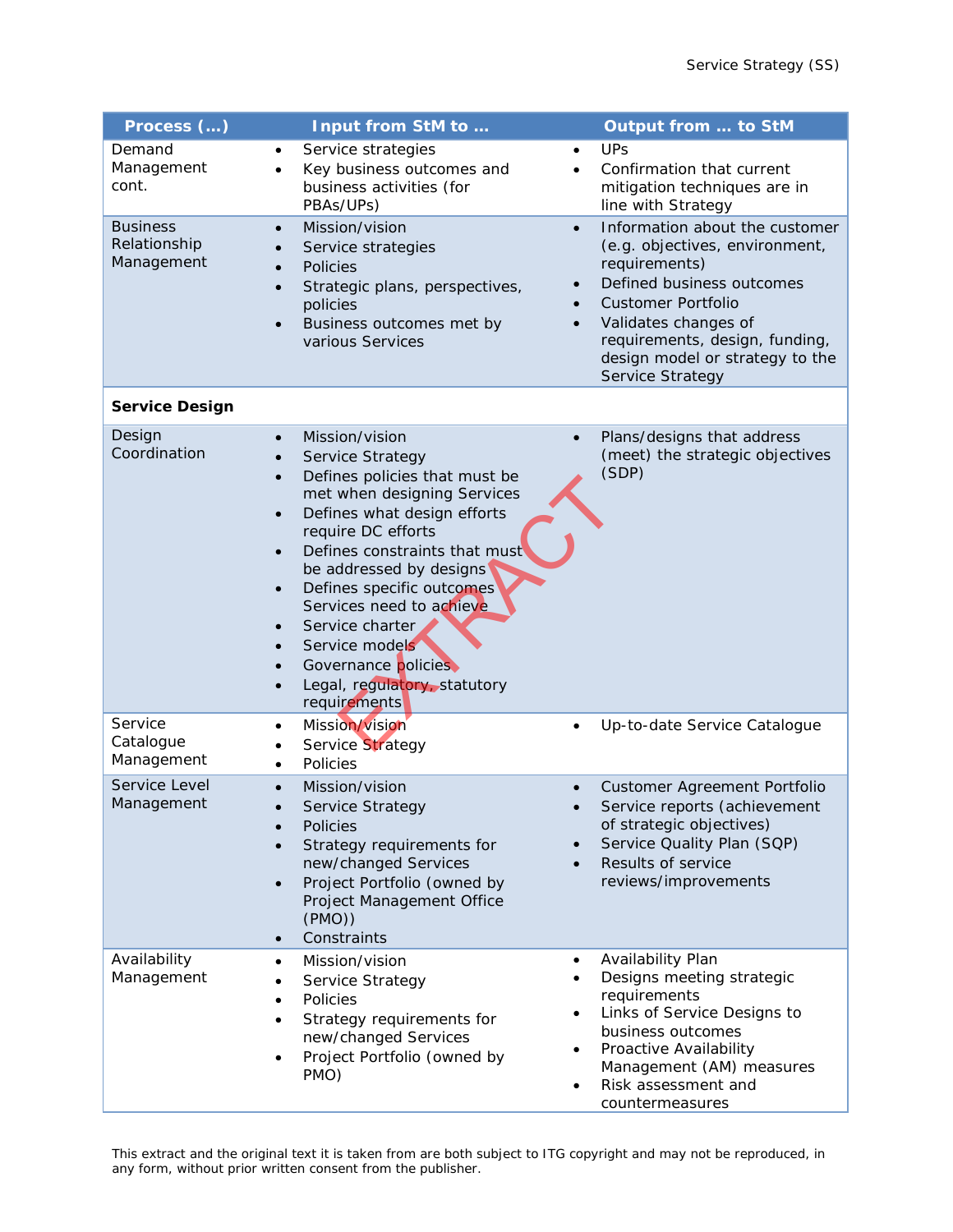| Process ()                                    | Input from StM to                                                                                                                                                                                                                                                                                                                                                                                                                                                                  | Output from  to StM                                                                                                                                                                                                                                                           |
|-----------------------------------------------|------------------------------------------------------------------------------------------------------------------------------------------------------------------------------------------------------------------------------------------------------------------------------------------------------------------------------------------------------------------------------------------------------------------------------------------------------------------------------------|-------------------------------------------------------------------------------------------------------------------------------------------------------------------------------------------------------------------------------------------------------------------------------|
| Capacity<br>Management                        | Mission/vision<br>$\bullet$<br>Service Strategy<br>$\bullet$<br><b>Policies</b><br>Strategy requirements for<br>$\bullet$<br>new/changed Services<br>Project Portfolio (owned by<br>$\bullet$<br>PMO)                                                                                                                                                                                                                                                                              | Capacity Plan<br>$\bullet$<br>Proactive Capacity Management<br>$\bullet$<br>(CapM) measures<br><b>Business Capacity Management</b><br>$\bullet$<br>(BCM) and Service Capacity<br>Management (SCM) activities<br>supporting and enhancing<br>organizational strategy           |
| <b>IT Service</b><br>Continuity<br>Management | Mission/vision<br>$\bullet$<br>Service Strategy<br>Policies<br>$\bullet$<br>Business Strategy, plans, risk<br>$\bullet$<br>tolerance<br>Strategy requirements for<br>$\bullet$<br>new/changed Services<br>Project Portfolio (owned by<br>$\bullet$<br>PMO)<br>Provides definition of "disaster"<br>$\bullet$                                                                                                                                                                       | IT Service Continuity (ITSCM)<br>٠<br>policy which meets<br>mission/vision<br>ITSCM Plans/measures in place<br>$\bullet$<br>to meet Service Strategy<br>Risk assessment and<br>٠<br>countermeasures<br>Review of strategy/plans from<br>$\bullet$<br>a Continuity perspective |
| Information<br>Security<br>Management         | Mission/vision<br>$\bullet$<br>Service Strategy<br><b>Policies</b><br>Strategy requirements for<br>$\bullet$<br>new/changed Services<br>Project Portfolio (owned by<br>$\bullet$<br>PMO)<br><b>Business Strategy</b><br>$\bullet$<br>policies/plans<br>Business plans (current/future)<br>$\bullet$<br><b>Risks</b><br>Change to corporate<br>governance<br><b>Business security policy</b><br>Corporate risk management<br>Review/revision of IT Strategy,<br>plans, and policies | <b>Information Security</b><br>Management (ISM) policy<br>meeting mission/vision<br>Security controls to enhance<br>achievement of the Service<br>Strategy<br>Reports on security breaches                                                                                    |
| Supplier<br>Management                        | Mission/vision<br>Service Strategy<br>Policies<br>Strategy requirements for<br>$\bullet$<br>new/changed Services<br>New/changed corporate<br>$\bullet$<br>governance<br>New/changed IT governance                                                                                                                                                                                                                                                                                  | Supplier/contract performance<br>reports (to meet Strategy)                                                                                                                                                                                                                   |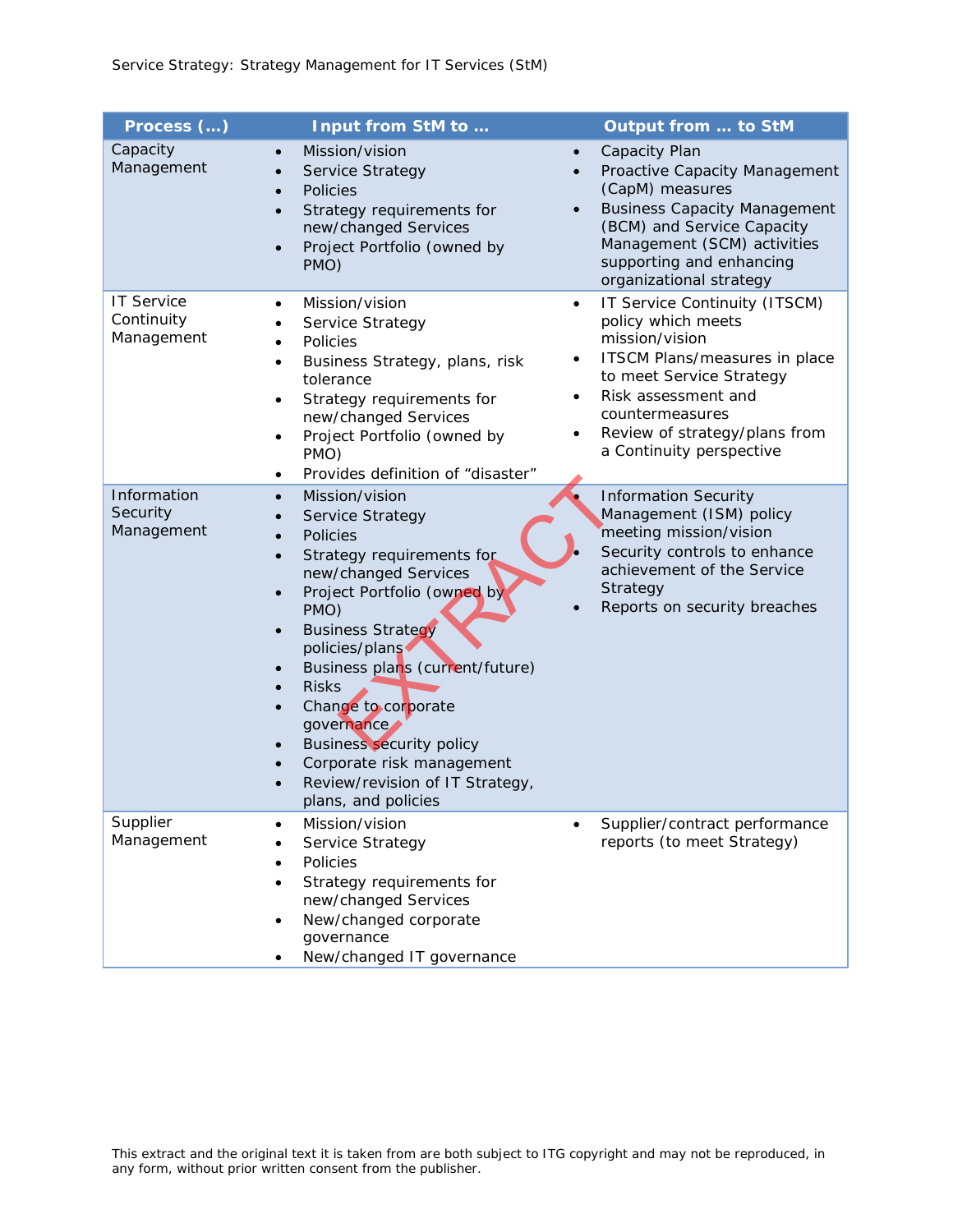| Process ()                                                                                               | Input from StM to                                                                                                                                                                                                             | Output from  to StM                                                                                                                                                                                                          |
|----------------------------------------------------------------------------------------------------------|-------------------------------------------------------------------------------------------------------------------------------------------------------------------------------------------------------------------------------|------------------------------------------------------------------------------------------------------------------------------------------------------------------------------------------------------------------------------|
| <b>Service Transition</b>                                                                                |                                                                                                                                                                                                                               |                                                                                                                                                                                                                              |
| Transition<br>$\bullet$<br>Planning and<br>$\bullet$<br>Support<br>$\bullet$<br>$\bullet$                | Mission/vision<br>Service Strategy (underpins<br>Transition policies)<br>Policies<br>Input to Service Transition<br>protocols                                                                                                 | Actions and plans for cultural,<br>$\bullet$<br>organizational and Service<br>Changes to meet strategic<br>plans<br><b>Transition policies</b><br>$\bullet$                                                                  |
| Change<br>$\bullet$<br>Management<br>$\bullet$<br>$\bullet$<br>$\bullet$<br>$\bullet$<br>$\bullet$       | Mission/vision<br>Service Strategy<br>Strategic plans<br>Policies<br>Defines Changes and the extent<br>of Change (ensure change<br>contributes to the achievement<br>of the overall Strategy)<br>RFC for process improvements | Approved strategic plans,<br>$\bullet$<br>policies<br>Actions/plans for cultural,<br>organizational and Service<br>Changes to meet strategic<br>plans                                                                        |
| Service Asset<br>$\bullet$<br>and<br>Configuration<br>Management<br>$\bullet$                            | Mission/vision<br>Service Strategy<br>Policies<br>Process artifacts recorded as<br>CIs                                                                                                                                        | Use/deployment of corporate<br>assets/CIs                                                                                                                                                                                    |
| Release and<br>$\bullet$<br>Deployment<br>$\bullet$<br>Management<br>$\bullet$<br>$\bullet$<br>$\bullet$ | Mission/vision<br>Service Strategy<br>Policies<br>Application Portfolio (typically<br>owned by AppDev)<br><b>Guidance for Release Policy</b><br>development based on overall<br>strategic view                                | Actions and plans for cultural,<br>organizational and Service<br>Changes to meet strategic<br>plans<br>Service Transition (ST) Report<br>Release policies                                                                    |
| Service<br>$\bullet$<br>Validation and<br>$\bullet$<br>Testing<br>$\bullet$<br>$\bullet$                 | Mission/vision<br>Service Strategy<br>Policies<br>Parameters for testing to<br>ensure achievement of<br>strategic objectives<br>Appropriate recognition,<br>funding, resources, and<br>communication around testing           | Actions and plans for cultural,<br>$\bullet$<br>organizational, and Service<br>Changes to meet strategic<br>plans                                                                                                            |
| Change<br>$\bullet$<br>Evaluation<br>$\bullet$                                                           | Mission/vision<br>Service Strategy<br>Policies<br>Information to prioritize and<br>evaluate Services ensuring they<br>are built to original intent                                                                            | Any agreed variation from<br>$\bullet$<br>original intent feed back into<br>Strategy for adjustments and<br>validation                                                                                                       |
| Knowledge<br>٠<br>Management<br>٠<br>$\bullet$                                                           | Mission/vision<br>Service Strategy<br>Policies<br>Accurate capture, store, use,<br>and manage process<br>information and data (SKMS)                                                                                          | Structures information for use<br>$\bullet$<br>in strategic decisions<br>(understand environment,<br>history, dynamics, etc.)<br>Relevant, timely, required, and<br>$\bullet$<br>accurate knowledge,<br>information and data |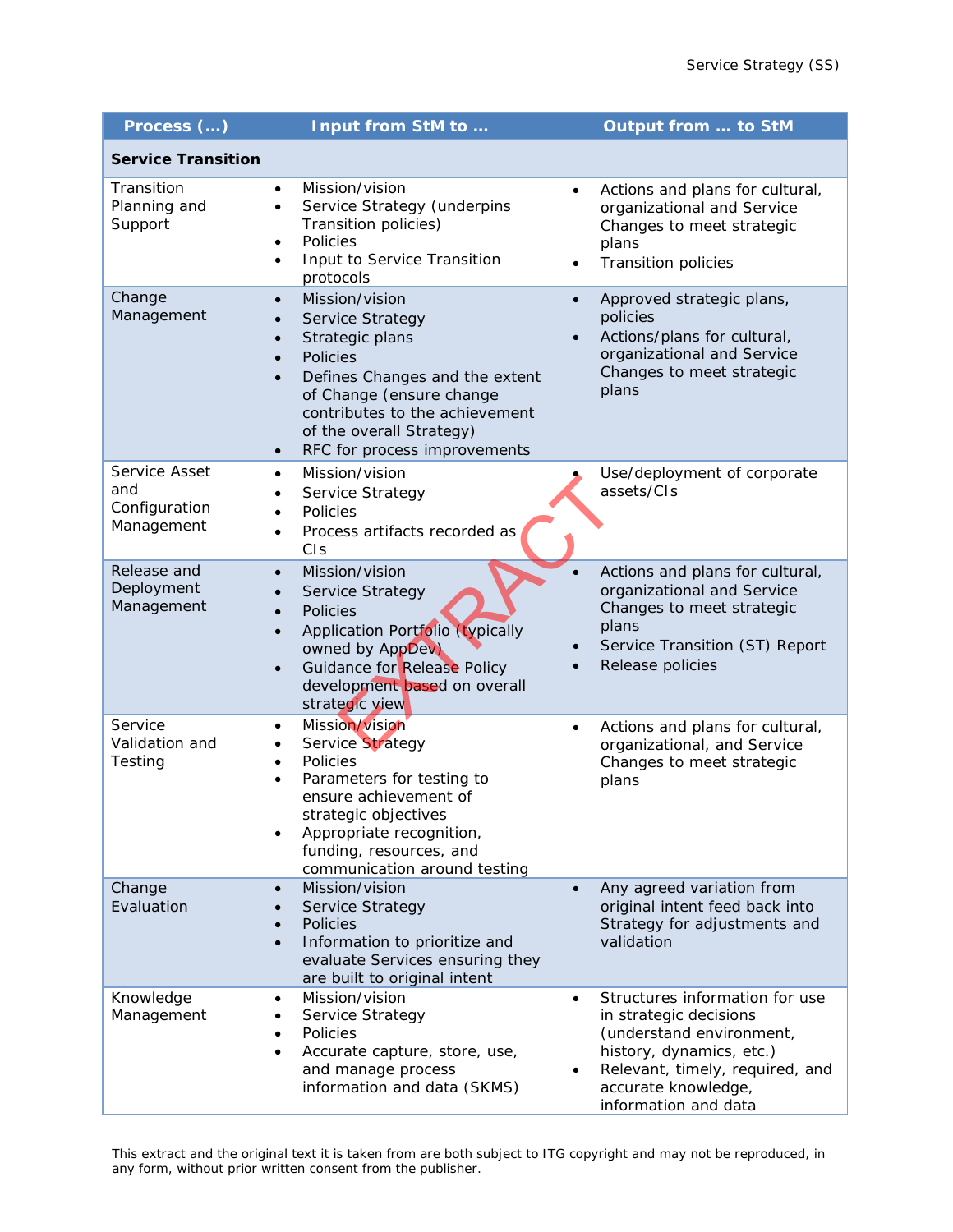| Process ()                                                                                | Input from StM to                                                                                                                                                                                                                                                                                                                                                      | Output from  to StM                                                                                                                                                                                                                                                                                                                                                                                                                                                      |
|-------------------------------------------------------------------------------------------|------------------------------------------------------------------------------------------------------------------------------------------------------------------------------------------------------------------------------------------------------------------------------------------------------------------------------------------------------------------------|--------------------------------------------------------------------------------------------------------------------------------------------------------------------------------------------------------------------------------------------------------------------------------------------------------------------------------------------------------------------------------------------------------------------------------------------------------------------------|
| <b>Service Operation</b>                                                                  |                                                                                                                                                                                                                                                                                                                                                                        |                                                                                                                                                                                                                                                                                                                                                                                                                                                                          |
| Event<br>$\bullet$<br>Management<br>$\bullet$                                             | Mission/vision<br>Service Strategy<br>Policies<br>Generic guidelines (scope) of<br>operation (within defined<br>Strategy)                                                                                                                                                                                                                                              | Management information (MI)<br>$\bullet$<br>measuring achievement (or<br>not) of Strategy<br>Measurements from tools<br>$\bullet$<br>calibrated to indicate if<br>Strategy is effective                                                                                                                                                                                                                                                                                  |
| Incident<br>$\bullet$<br>Management                                                       | Mission/vision<br>Service Strategy<br><b>Policies</b><br>Generic guidelines (scope) of<br>operation (within defined<br>Strategy)                                                                                                                                                                                                                                       | Execution of strategic priorities<br>$\bullet$<br>MI measuring achievement (or<br>not) of Strategy                                                                                                                                                                                                                                                                                                                                                                       |
| Request<br>$\bullet$<br>Fulfillment<br>$\bullet$<br>$\bullet$                             | Mission/vision<br>Service Strategy<br>Policies<br>Generic guidelines (scope) of<br>operation (within defined<br>Strategy)                                                                                                                                                                                                                                              | MI measuring achievement (or<br>$\bullet$<br>not) of Strategy                                                                                                                                                                                                                                                                                                                                                                                                            |
| Problem<br>$\bullet$<br>Management<br>$\bullet$                                           | Mission/vision<br>Service Strategy<br><b>Policies</b><br>Generic guidelines (scope) of<br>operation (within defined<br>Strategy)                                                                                                                                                                                                                                       | MI measuring achievement (or<br>not) of Strategy                                                                                                                                                                                                                                                                                                                                                                                                                         |
| Access<br>$\bullet$<br>Management<br>$\bullet$                                            | Mission/vision<br>Service Strategy<br><b>Policies</b><br>Generic guidelines (scope) of<br>operation (within defined<br>Strategy)                                                                                                                                                                                                                                       | MI measuring achievement (or<br>$\bullet$<br>not) of Strategy                                                                                                                                                                                                                                                                                                                                                                                                            |
| <b>Continual Service Improvement</b>                                                      |                                                                                                                                                                                                                                                                                                                                                                        |                                                                                                                                                                                                                                                                                                                                                                                                                                                                          |
| 7-step<br>Improvement<br>Process<br>٠<br>$\bullet$<br>$\bullet$<br>$\bullet$<br>$\bullet$ | Mission/vision<br>Service Strategy<br>Policies<br>Strategic parameters<br>Service improvement<br>opportunities<br>Specific service improvements<br>based on StM events<br>Corporate, divisional, and<br>departmental goals/objectives<br>Legislative/regulatory<br>requirements<br>Governance requirements<br>Risk assessment<br>Identify improvement<br>opportunities | Measurements/reports as to<br>the effective Strategy execution<br>Evaluate Strategy for<br>$\bullet$<br>effectiveness<br>Improvements to Strategy<br>$\bullet$<br>(process, service, etc.)<br>Gap analysis (as-is vs to-be;<br>$\bullet$<br>planned vs actual, etc)<br>Service improvement<br>$\bullet$<br>opportunities<br>Improvement possibilities for<br>$\bullet$<br>assessment against the<br>Strategy<br>Recommendations for<br>improvement implantation<br>plans |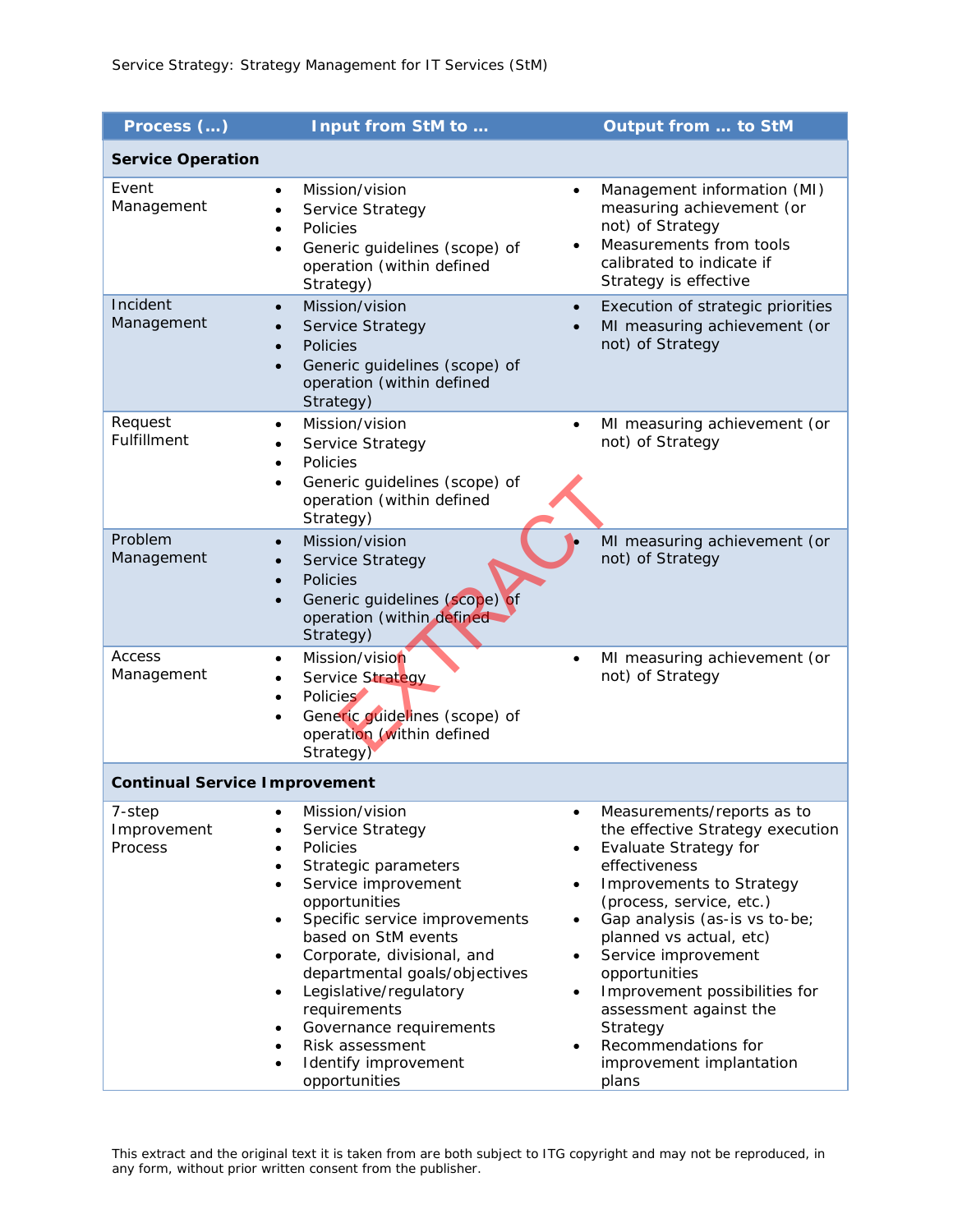| Function ()                        | Input from StM to                                                         | Output from  to StM                                                                                          |
|------------------------------------|---------------------------------------------------------------------------|--------------------------------------------------------------------------------------------------------------|
| Service Desk                       | Mission/vision<br>$\bullet$<br>$\bullet$<br>Service Strategy<br>$\bullet$ | Opportunities to consider<br>(based on caller information/<br>suggestions) in Strategy<br>review/improvement |
| Technical<br>Management            | Mission/vision<br>$\bullet$<br>Service Strategy<br>$\bullet$              |                                                                                                              |
| Application<br>Management          | Mission/vision<br>$\bullet$<br>Service Strategy<br>$\bullet$              |                                                                                                              |
| <b>IT Operations</b><br>Management | Mission/vision<br>$\bullet$<br>Service Strategy<br>$\bullet$              |                                                                                                              |

**<<< END OF EXTRACT >>>**

EXTRACT